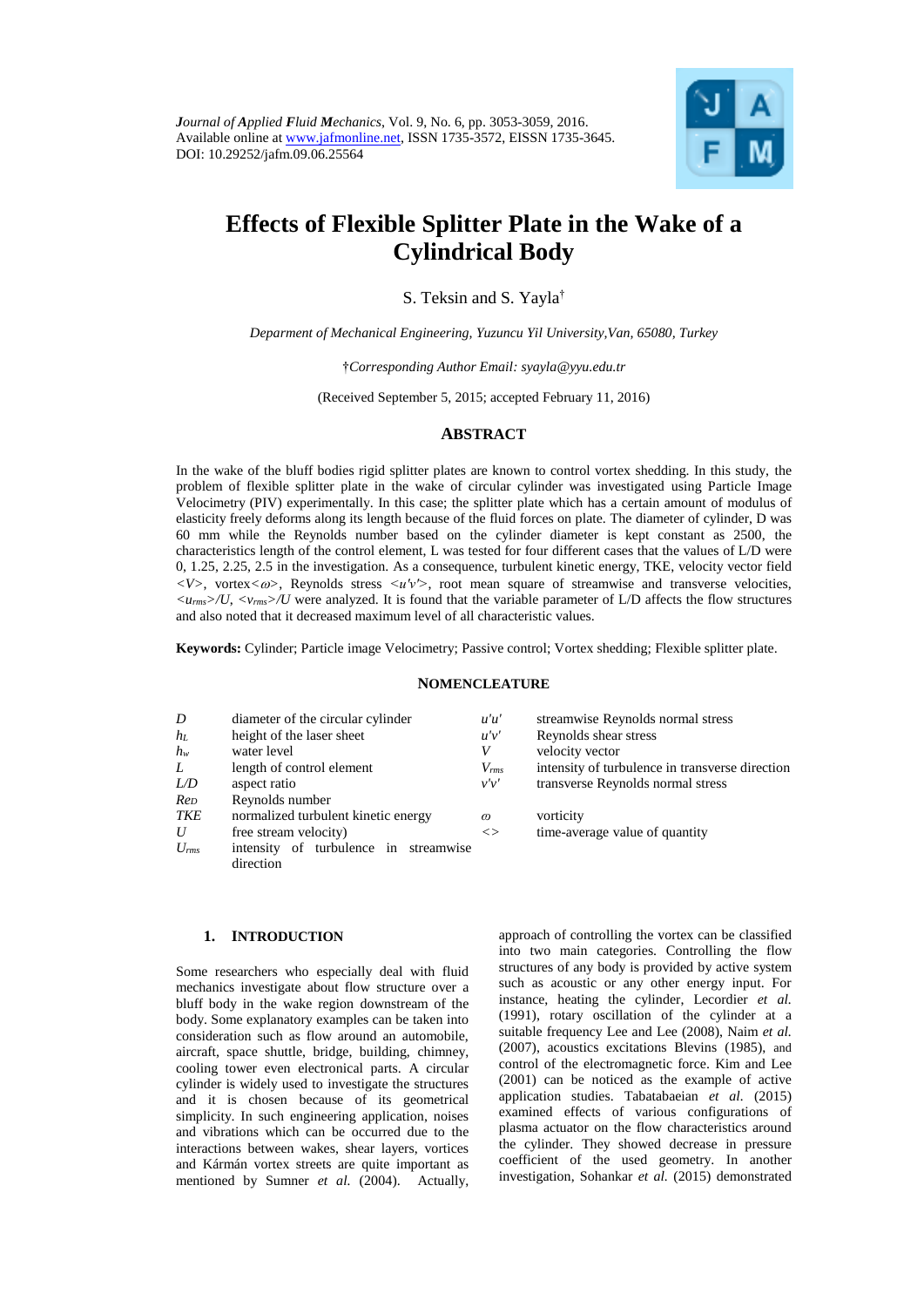square cylinder arrangement to show the effect of uniform suction and blowing on the wake region and heat transfer of numerical experiment with Re=70-150. They reported that the lift and drag fluctuations were weakened and the maximum reduction on the drag force are between %61 and %72 for optimum Reynolds range, Re=70-100 and 150.

Although there are two main control methods called passive and active, most of the investigators have chosen the passive manner which is easy to examine the structures of the wake region. Therefore, control of flow around a body especially circular cylinder was investigated in shallow and deep water by lots of scientists or engineers Wolanski *et al.* (1984), Chen and Jirka (1995), Akilli *et al.* (2004, 2005, 2008).

A number of investigators Roshko (1954), Bearman (1965) have studied the rigid splitter plates in the wake on any shape of submerged body. They showed that splitter plates which have a certain length control the vortex shedding instabilities in wake flow region. Set-up of Assi *et al.* (2009) and Gu *et al.* (2012) used a hinged rigid splitter plate rear of the cylinder. These investigations showed that the plate oscillates; reach on equilibrium position or at an angle to the free stream flow direction. Apelt *et al.* (1973) and Apelt and West (1975) examined the effects of attaching a wake splitter plate behind a circular cylinder. In their investigation, they continuously changed the length of the splitter plate. They reported that they could determine frequencies in the wake region even for long splitter plates (L/D>5). For the splitter plate longer than 2D, drag reduced till to 5D splitter plate length. It is obvious from the results of near the wake region, effect of rigid splitter plate can be varied by altering the length.

These papers explain that flow characteristics can be passively controlled by changing shape of the body or attaching external devices to the target body which is tested. Akilli *et al.* (2005) constructed the experimental setup attaching the splitter plate which has a distance between plate and the cylinder. The length of splitter plate was equal to the cylinder diameter, D. It was noticed that the splitter plate significantly suppressed the vortex shedding for the gap, which was the distance between base of the cylinder and leading edge of the plate, changed from 0 to 1.75D. Xu *et al.* (2010) passively controlled the flow past a wavy cylinder, nearly 26% reduction of the drag coefficient of the wavy cylinder was much smaller than that of the circular cylinder. Also, fluctuation velocities suppressed to approximately zero. Pinar *et al.* (2015) performed experimental investigation to get information on the flow characteristics around perforated cylinders using Particle Image Velocimetry technique. They declared that the porosity sufficiently effects on the control of vortex structures where shear layers were elongated. On the other hand, for some set ups, just opposite situation is truly needed. Yayla (2015) constructed a remarkable plate heat exchanger with slotted cylinders located staggered configuration. By

grooving a slot onto each cylinder, he realized that turbulences are increased with respect to bare cylinder case. Pasiok *et al.* (2010) analyzed the mechanisms of transportation of bed material grains from the scour hole numerically. They reported that simulations verify strong interdependence of horseshoe vortex and wake vertical vortices system. It is proposed that all the main flow structures around a pier must be considered as a one system rather. Kuhl *et al.* (2012) constructed flexible cantilevered body attached to in a two dimensional circular cylinder by using numerical simulation. They showed that periodic vibration in sub-critical flow status. Also they demostrated that increase in Reynolds number, reduction in frequency of vortex shedding.

In this present work, control of the vertical circular cylinder attached with fully flexible sheet as a splitter plate in the wake flow region was experimentally investigated using particle image velocimetry (PIV) technique. The vortex formation around the vertical bluff body was passively controlled and under constant deep water flow regime, in order to investigate some flow structures are studied such as Velocity vectors, Turbulent Kinetic Energy, Reynolds Stress values, vortex and other flow characteristics. It is intended that minimizing the destruction some whole or part a body by suppressing the vortex shedding.

# **2. EXPERIMENTAL SETUP AND INSTRUMENTATION**

The present experiment was conducted in a 8000 x 1000 x 750 mm<sup>3</sup> closed loop water channel in the Mechanical Engineering Department Fluid Mechanics Laboratory at Cukurova University. A pump was used to circulate the water driven by the electric motor had changeable speed. It provides us the mean flow in the test section which has 15 mm thick Plexiglas material. The water of deep level *(hw)* is 600 mm. Schematic representation of the setup such as top view of the test section, all dimensions, laser sheet location were shown in Fig. 1. All experiments were carried out above the platform having a length of 2300 mm. The distance between leading edge of the platform and the cylinder position was 2000 mm. Diameter of used cylinder was 60 mm and free stream flow velocity was 41 mm/s, resulting in a Reynolds number, Re<sub>D</sub>=2500 based on the cylinder diameter. Splitter plates have four different length  $(L=0$  mm,  $75$  mm,  $135$  mm,  $150$  mm). The splitter plates have 1400 N/mm<sup>2</sup> modulus of elasticity and the thickness of the splitter plate is 80 micron. Circular cylinder is made of transparent Plexiglas material for accessibility of PIV measurements. In all of the experiment demonstrated here, the investigation of the flow structures around a vertical circular cylinder was implemented by altering the length of the splitter plate. Free stream of water velocity was kept constant and all the experiments were installed in fully developed flow condition.

The experiments were performed with Dantec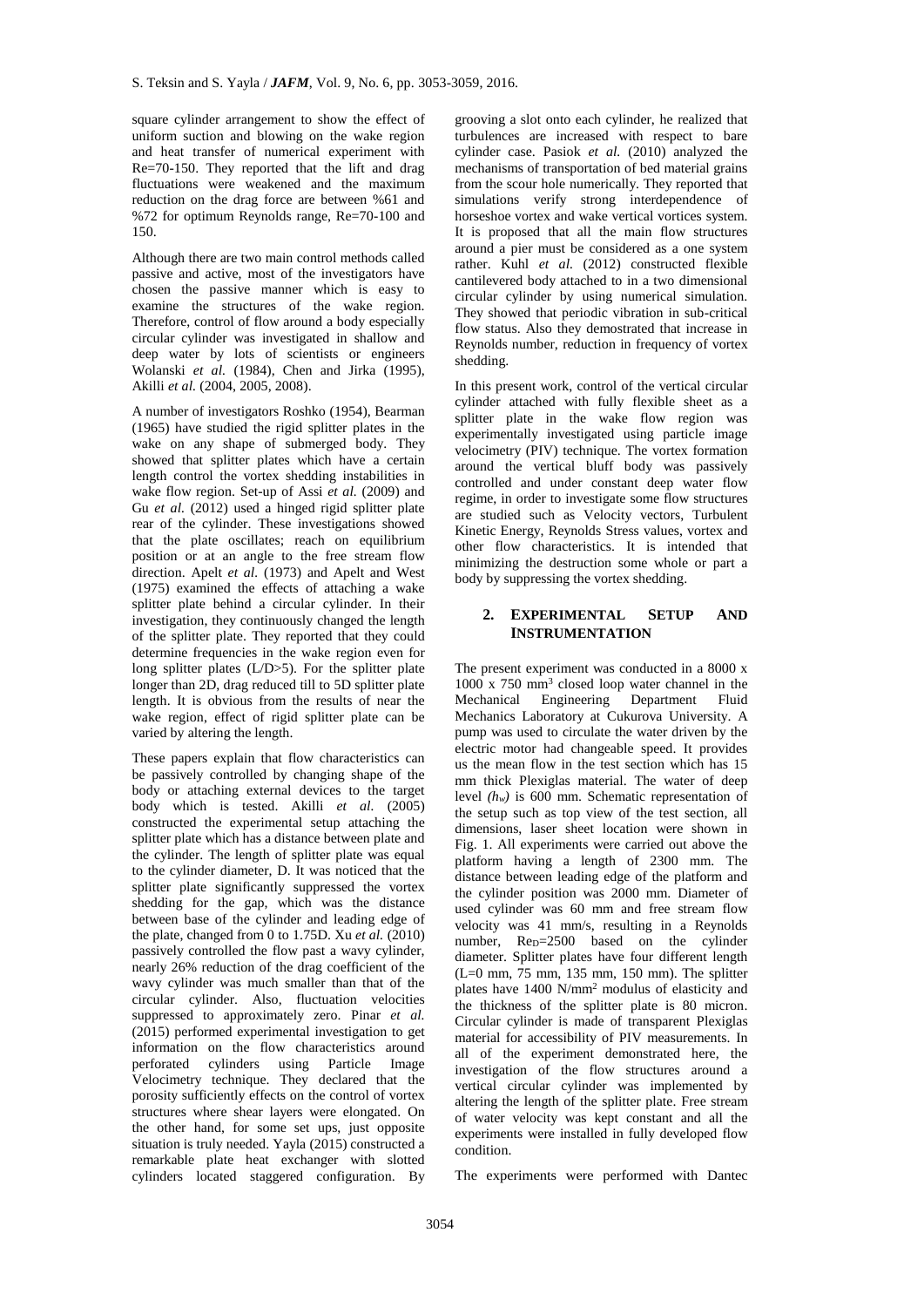Dynamics PIV system and its installed Flow manager software on a computer. The target area was illuminated by laser sheet approximately 1 mm height using a pair of double pulsed Nd: YAG (yttrium aluminum garnet) laser units. Energy output of the laser equipment is 120 mJ and 532 nm wavelength. The laser sheet was located to 5 mm below the top level of the cylinder. Image was performed by a CCD (Charged Coupled Display) camera having resolution of 1024 X 1024 pixels with a Nikon 60 mm lens. A total of 7227 (99x73) velocity vectors were achieved for an instantaneous velocity field with frequency of 15 Hz. The magnification factor *M* was set 21.47 from the image positioned on the laser sheet in flow region. 350 total images were captured and recorded to obtain averaged velocity vectors and other structural properties of the flow region. Silver coated metallic small particles with 12  $\mu$ m diameter were seeded to water with the density of 1100 kg/m<sup>3</sup> . Using local median filter technique spurious bad velocity vectors were removed for smooth and well defined results.



**Fig. 1. Schematic of the experimental system of setup basically.**



**Fig. 2. Representation of the setup parameters detailed.**

The raw velocity vector field was determined from this displacement vector field using the time interval between pulses. Less than %5 spurious velocity vectors were removed using the local median filter technique and replaced by using a bilinear least square fit technique surrounding to forestall changes in the velocity vector field using

Gaussian smoothing method. The vorticity level at each grid was calculated from the flow around the eight neighboring points. The factors contributing to uncertainty in the velocity measurement using the PIV method were critically assessed by Westerweel (1994) who concluded that uncertainty estimation in the velocity measurement was less than 2%. A nonpost interrogation method of reducing errors and clearing spurious velocity vectors from particle image velocimetry (PIV) was applied by Hart (2006). Unlike methods that rely on the accuracy or similarity of neighboring vectors, errors are eliminated before correlation information is discarded using available spatial and/or temporal data. Gallanzi (1998) demonstrated broad information about the uncertainty affect by PIV arrangement.



**Fig. 3. Definition of the parameters.**

#### **3. RESULTS AND DISCUSSION**

The flow structures of time averaged velocity vectors  $\langle \langle V \rangle$ , vorticity  $\langle \langle \varpi \rangle \rangle$  and Reynolds stress  $(\frac{u'v'}{l'})U^2$  at the height of the 5 mm below the top level of the cylinder were illustrated in Fig. 4. In order to examine the effect of the flexible splitter plate, additional material was attached to rear of the circular cylinder at different dimensionless length ranging from L/D=1.25 to L/D=2.5. Reynolds number of *(Re<sub>D</sub>)* based on the cylinder diameter was 2500. PIV experiments show that the plate length have a considerable effect on the flow characteristics. Time averaged flow characteristics shown in Fig. 4 have an almost symmetrical pattern with respect to centerline of the wake flow region for different dimensionless lengths of the plate. The vorticity has been well described in supported corresponding Reynolds stress images. Low velocity region which is called the wake region substantially elongates along the streamwise direction with increasing length of the flexible splitter plate as shown velocity vector maps in the first column of Fig. 4. While wake flow region for L/D=1.25 was narrowed with respect to other configuration, this zone in wake also extends to downstream direction. The second column of the Fig. 4 compares the vorticity contours having the four different lengths against to bare case. Here, while the solid lines represent positive (counter clockwise), dashed lines show negative (clockwise)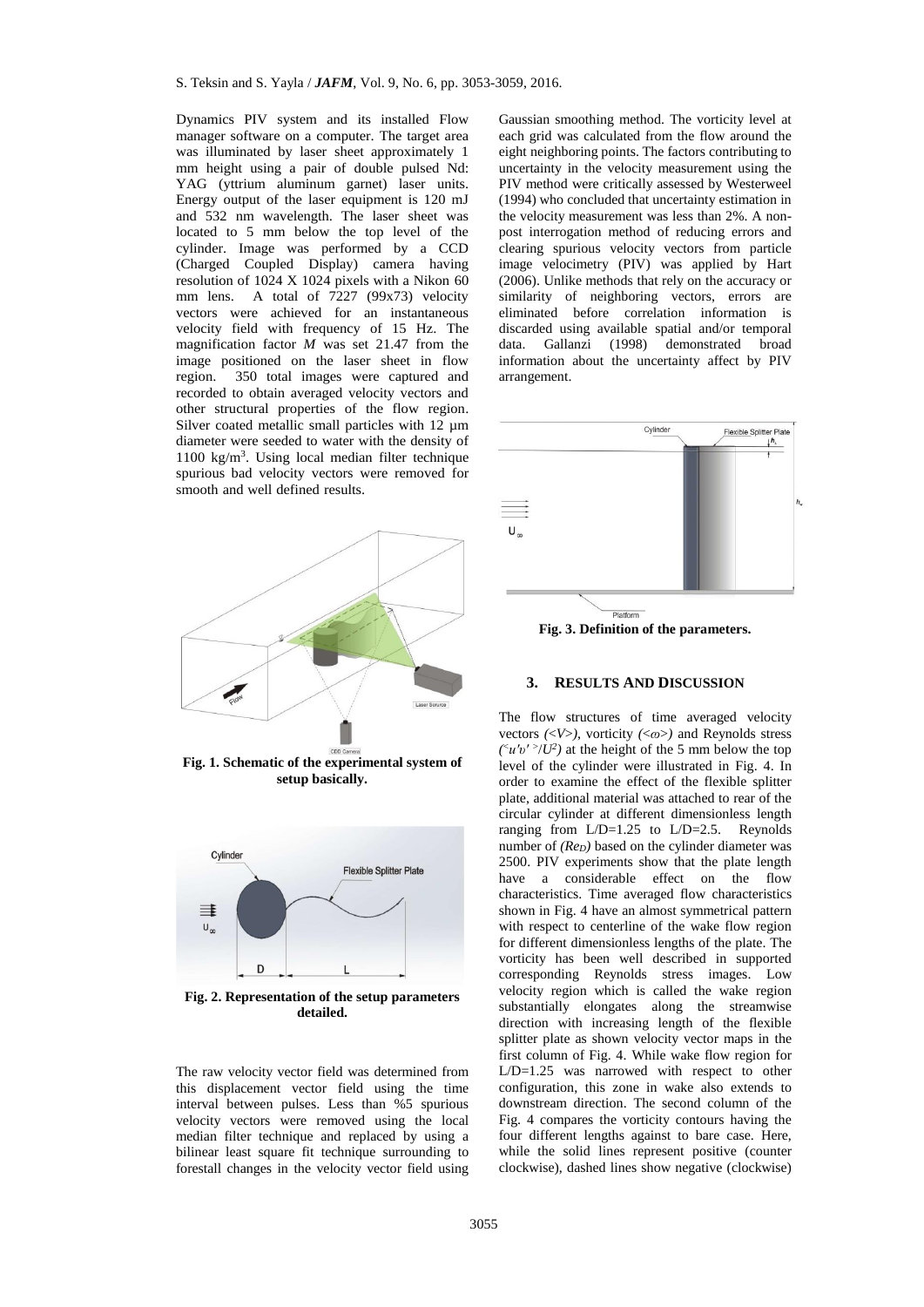

vorticity layers. Minimum and incremental values are  $[<\omega>]_{min}=\pm 0.5 \text{ s}^{-1}$  and  $\Delta[<\omega>]=0.5 \text{ s}^{-1}$ for vorticity respectively. When the flexible splitter plates were added to the rear of the circular cylinder, the plates formed a secondary vorticity contours in the wake flow region both at L/D=2.25 and 2.5. However, maximum level of these contours values stay nearly same  $\lfloor$  <  $\omega$ > $\rfloor$ <sub>max</sub>  $±7.4 - 7.5.$ 

In the third column of Fig. 4 Reynolds stress <sup>V</sup>*u'v'* >/*U*<sup>2</sup> contours which have both negative and positive contours images for all cases were shown. This figure remarked that high concentrations of the stresses were shifted to the x direction with respect to bare cylinder. The low values of Reynolds stress correlation zone placed in the location of both side of the cylindrical body. As the fluid flows downstream value of the Reynolds stress increases and reaches the peak point nearly at the center of the contours. Minimum and incremental values of Reynolds

stress contours are  $\left[\frac{\langle u'v'\rangle}{U^2}\right]_{\text{min}} = \pm 0.01$  and  $\Delta$ [<sup><</sup>u'v' >/U<sup>2</sup>] = 0.005 respectively. While in case of bare cylinder status, maximum value of Reynolds stress was 0.05. The peak value of Reynolds stress decreases to  $0.032$  for L/D=1.25. It means that the presence of a very short flexible splitter plate is effective in decreasing the maximum level of Reynolds stress. When the length of the flexible splitter plate was extended, this value continues to decrease and drops until level of 0.028 for L/D=2.5. It can be said that the significant decrease in the Reynolds stress correlation is closely related to reduction in the drag force of circular cylinder (Fujisawa *et al.* 2003; Kim *et al.* 2006). While the peak value of concentration of Reynolds stress obtained for  $L/D=2.5$  case is 0.055 the peak value took place is 0.045 for bare cylinder case.

Patterns of root mean square of streamwise fluctuations which are defined as turbulent flow characteristics <*urms*>*/U* flexible strip attached body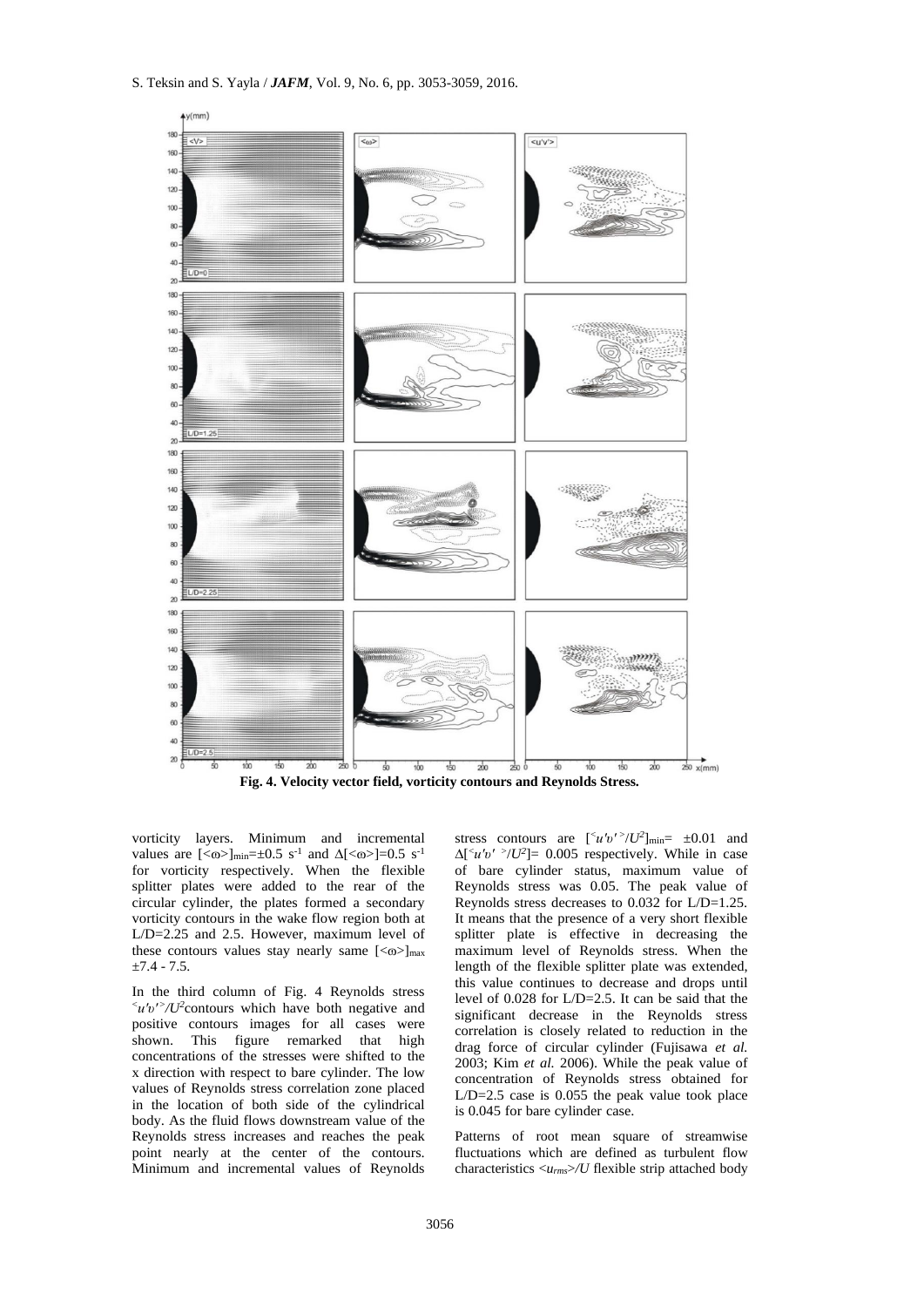compared with bare cylinder case are shown in Fig. 5. Minimum and incremental values are  $\left[\langle u_{\rm rms} \rangle / U \right]_{\rm min} = 0.02$ ,  $\Delta \left[\langle u_{\rm rms} \rangle / U \right] = 0.02$  respectively. The turbulence level in the wake of the circular cylinder is increased by formation of fluctuations. In other words, turbulence intensities *<urms>/U* and *<vrms>/U* increase through the streamwise direction. Very symmetrical contours can be seen for bare cylinder and indicates the maximum level of  $\langle u_{rms}\rangle$  value 0.44. These rms of velocity components gradually decreases until L/D=2.25 about 0.3 level, stay constant for longer ratios. The location of the maximum value of  $\langle u_{rms} \rangle / U$  is kept constant in the same distance from the cylinder surface. Contours of  $\langle u_{rms} \rangle / U$  are clustered far downstream of the cylinder at both sides and seperated from cylinder as seen in second column of Fig. 5. Images  $L/D=0$  to  $L/D=2.5$  for  $\langle v_{rms}\rangle/U$ are presented in Fig. 6 and minimum and incremental values are  $[\langle v_{\text{rms}} \rangle / U]_{\text{min}} = 0.02$ , ∆[<vrms>/U]=0.02. Transverse fluctuation velocity  $\langle v_{rms}\rangle$  were in contact to the circular cylinder. Peak value of transverse velocity fluctuations for bare cylinder case is 0.3. Moreover, at the range from L/D=1.25 to 2.5, the peak values decreased significantly and reached to level of 0.19 for  $L/D=2.5$  as a result of momentum transfer to the flexible splitter plate and absorbed of the energy by the attached body.



The variation of peak values of normalized streamwise Reynolds stress <*u'u'*> and transverse Reynold stress  $\langle v'v' \rangle$  based on the flexible plate length ratio (L/D) are given in Figs. 7, 8 to introduce their effects on the impairment of turbulent kinetic energy, (TKE). These Reynolds stress values are non dimensionalization by being divided them with square of free stream velocity. In respect of thought of Feng and Wang (2010) and Schafer *et al.* (2009), turbulence mixing can form an estimate of TKE, helps us to comprehend the dynamics of vortices. While the minimum and incremental values of the contours for streamwise Reynolds normal stress are  $\left[\langle u'u'\rangle\right]_{\text{min}}=0.01$  and  $\Delta\left[\langle u'u'\rangle\right]=0.005$  respectively, for transverse Reynolds normal stress are  $[\langle v'v'\rangle]_{\text{min}}=0.01$  and  $\Delta[\langle v'v'\rangle]=0.002$  respectively. The peak value of both Reynolds normal stresses reduces with increasing the flexible splitter plate length. However, the rate of decrease in transverse Reynolds normal stress is much more than streamwise Reynolds stress as it can be seen Fig. 8. The maximum values of normalized streamwise and transverse Reynolds normal stresses are 0.19 and 0.09 for bare cylinder case respectively. These values decreases to  $0.145$  and  $0.042$  for  $L/D=1.25$ and 0.13 and 0.036 for L/D=2.5. On the other hand, because of the fact that changes in the peak value of Reynolds stresses are negligible level for more than L/D=2.5, the other lengths of flexible splitter plates were not added to this paper. As could be seen from the data, these numerical values present that transverse Reynolds normal stresses have significant effect on the attenuation of TKE with respect to the effect of streamwise Reynolds normal stress.



Figure 9 presents variations of the contours of normalized (TKE) as a function different plate length of L/D for all graphs. Minimum and incremental value of turbulent kinetic energy are<br> $\sqrt{\frac{\text{K}}{\text{K}}\text{F}} = 0.005$  and  $\Delta\sqrt{\frac{\text{K}}{\text{K}}\text{F}} = 0.01$  $\frac{|Z|}{|Z|}$ *=*0.005 and respectively. TKE increases initially along the downstream direction starting from near of the circular cylinder and rises its maximum value at a point close the distance of 1.5D for L/D=1.25 and 2.5D for L/D=2.25 and 2.5 position along the centerline location in wake region respectively. It means that at the trailing edge of the flexible splitter plate, maximum TKE level is formed. Then, it decreases progressively along the downstream direction. Compared to the plate attached cylinder case, contours of the TKE lines which are located in both sides of the cylinder are symmetrical as Reynolds Stress  $\left(\frac{\langle u'v' \rangle}{\langle v'' \rangle}\right)$ , rms of the streamwise velocity fluctuations <*urms*>*/U*. On the other hand, due to the fact that the formation of large scale vortices is suppressed by the flexible splitter plate, the entrainment of the freestream flow into the wake region forestall and the peak value of TKE does not happen along the symmetry line anymore. There are no negligibly changes for size of wake region and the peak value of TKE for all cases compared to bare cylinder case.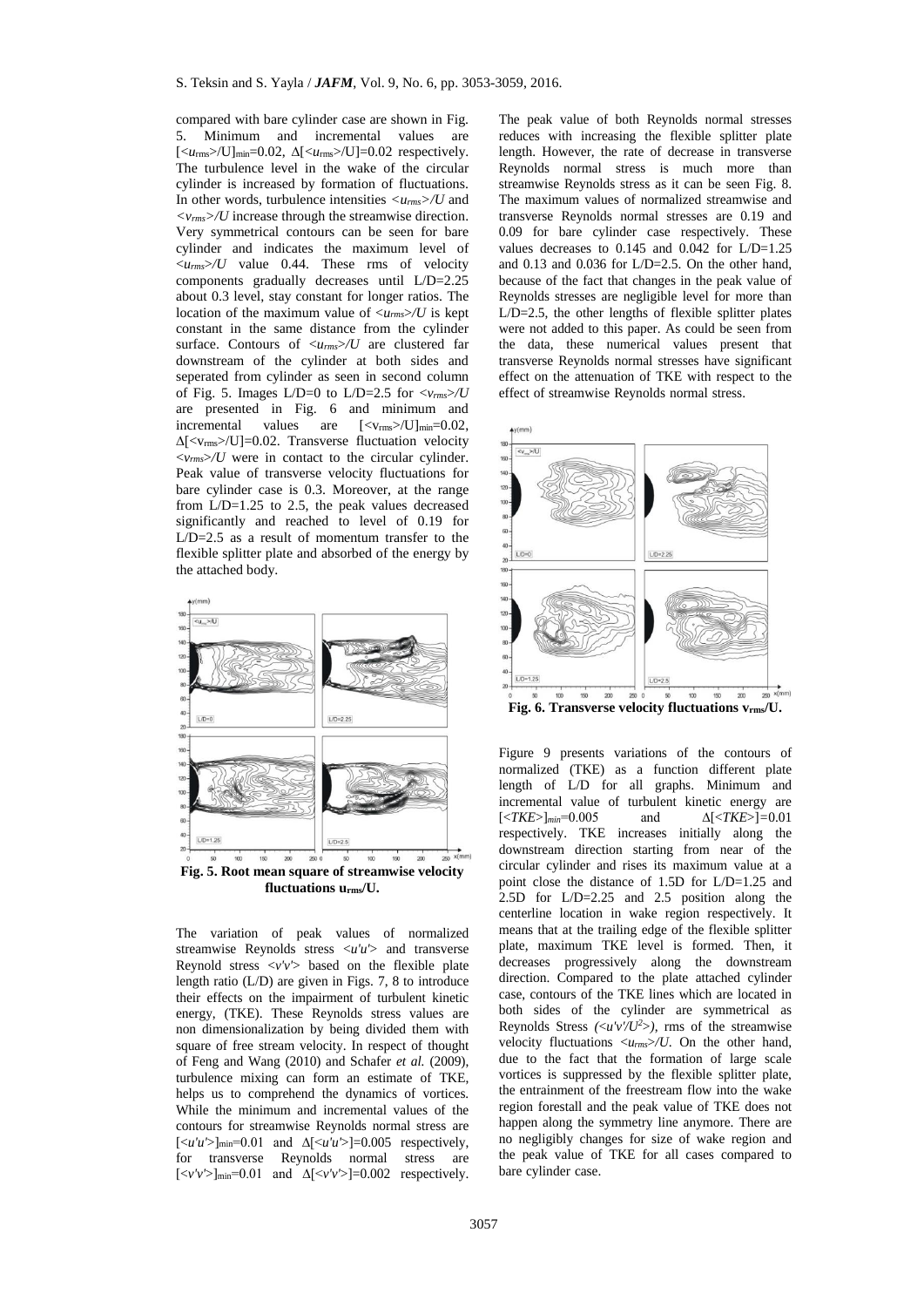

**Fig. 7. Normalized streamwise Reynolds stress and transverse normal stress.**



**Fig. 8. Distribution of normalized and transverse normal stress.**



When the maximum value of TKE for the bare cylinder case is approximately 0.19, the peak value of TKE for the smallest flexible splitter length, L/D=1.25, reduces to approximately 0.145. Even, this decrease is more evident for the ration of L/D=2.25 which nearly %38 means 0.09. The reduction in the peak value of TKE means that the existence of the flexible splitter plate located downstream of the circular cylinder strongly suppresses the large scale vortices that transport

fresh fluid into the wake region. Both the streamwise Reynolds normal stress and transverse Reynolds normal stress have same influence on the weakening of turbulent kinetic energy such as approximately %51 - 52. However, the variation of TKE of L/D more than 2.25 presents a small difference compared to other ratios.

## **4. CONCLUSION**

The flow structure in the wake region of circular cylinder with attached flexible splitter plate which was located in rectangular water channel have been examined experimentally in deep water using the Particle Image Velocimetry (PIV) Technique. The results were taken at a distance of 5 mm below the top height of the cylinder by illuminating with laser sheet. The effects of the flexible splitter plate length, ranging from  $75$ mm (L/D=1.25) to 150 mm (L/D=2.5), on the suppression of vortex shedding were defined by the time averaged velocity vector correlation, related vorticity field and turbulent statistics such as streamwise and transverse Reynolds normal stress, root mean square of streamwise and transverse velocities, turbulent kinetic energy (TKE), Reynolds shear stress and vortex shedding. Turbulent flow characteristics of wake zone behind the cylinder altered immediately with even the existence of the smallest flexible splitter plate. Increasing the splitter plate length results in a decrease of peak value of the any kind of structures until the  $L/D=2.5$ . After this flexible splitter plate length, major changes cannot be obtained. In other words, while almost all of longer ratios remain approximately constant, significant amendments in turbulent statistics are acquired till to L/D=2.5 and for longer length values, inconsiderable changes occur in flow characteristics of the cylinder wake zone and because of the fact that the flow is unsteady, alterations of flow characteristics are nearly similar for most of the instantaneous views. Namely, since the amount of momentum which causes to deformation of structure such as bridges, pipelines or marine constructions transferred through the flexible splitter plate, reductions in the turbulences were formed.

#### **ACKNOWLEDGMENT**

The authors very much indebted to Professor B. Sahin for letting them carry out this experimental study at the Fluid Mechanics Laboratory of Cukurova University, TURKEY.

#### **REFERENCES**

- Akilli, H., A. Akar and C. Karakus (2004). Flow characteristics of circular cylinders arranged side-by-side in shallow water. *Flow Meas. Instrum* 15(4), 187–197.
- Akilli, H., B. Sahin and N. F. Tumen (2005). Suppression of vortex shedding of circular cylinder in shallow water by a splitter plate.